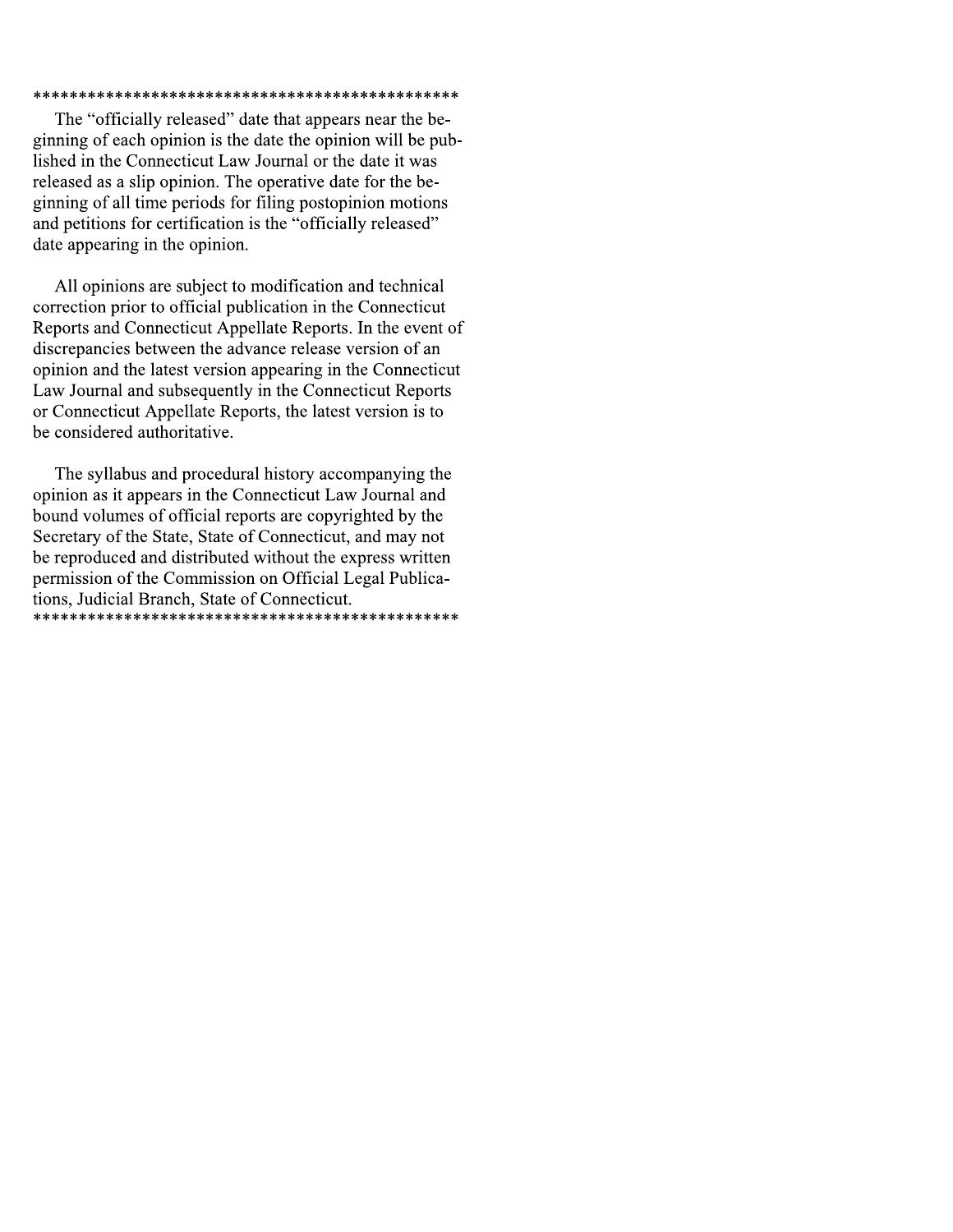# STATE OF CONNECTICUT *v.* JAMES SEELEY (SC 19790)

Rogers, C. J., and Palmer, Eveleigh, McDonald, Espinosa and Robinson, Js.\*

#### *Syllabus*

- Convicted of the crime of forgery in the second degree, the defendant appealed. The defendant, who had been responsible for the dally operations of a company, M Co., sought to purchase a vehicle in the name of the company. Because the defendant did not wholly own M Co., the dealership selling the vehicle required a certified resolution signed by at least two different corporate officers. The defendant subsequently sent a certified resolution to the dealership purporting to contain the signature of a second corporate officer, B, through a fax machine located in the home of the defendant's father. Following a review of corporate bank records, B discovered certain unauthorized charges connected to the dealership. During a subsequent meeting of M Co.'s shareholders, the defendant referred to the purchase as a mistake and was visibly upset. B then pursued a criminal complaint against the defendant, claiming that B's signature was forged on the certified resolution. Following presentation of the state's case-in-chief during a trial to the court, the defendant filed a motion for a judgment of acquittal, which the court denied. Following the defendant's presentation of his case and the close of evidence, the trial court found the defendant guilty and rendered judgment of conviction. On appeal, the defendant claimed, inter alia, that this court should exercise its supervisory authority overthe administration of justice to abandon the waiver rule, which provides that a criminal defendant may secure appellate review of a trial court's denial of a motion for a judgment of acquittal following the state's case-inchief only by forgoing the right to put on evidence, in the context of bench trials. The defendant also claimed, in the alternative, that the state's evidence was insufficient to support his conviction. *Held*:
- 1. This court declined to consider whether to abandon the waiver rule in the context of bench trials, the evidence presented by the state during its case-in-chief having been sufficient to establish the defendant's guilt beyond a reasonable doubt.
- 2. The state's evidence was sufficient to support the defendant's conviction of forgery in the second degree: the state presented sufficient evidence to prove beyond a reasonable doubt that the defendant forged B's signature on the certified resolution in light of, inter alia, B's repeated denial of authorship of the signature in question, testimony from the state's handwriting experts, the fact that only the defendant stood to benefit from the forged signature, and the defendant's demeanor when confronted at the meeting of M Co.'s shareholders; moreover, the state presented sufficient evidence to establish that the defendant acted with an intent to deceive the dealership, the defendant having been aware of the requirement of a second signature and having faxed the certified resolution rather than delivering it to the dealership in person to circumvent the dealership's policy of requiring in person proof of identification for business purchases.

Argued January 26—officially released June 27, 2017

#### *Procedural History*

Substitute information charging the defendant with the crime of forgery in the second degree, brought to the Superior Court in the judicial district of Danbury geographical area number three, and tried to the court, *Russo, J.*, which denied the defendant's motion for a judgment of acquittal and rendered judgment of guilty, from which the defendant appealed. *Affirmed*.

*Norman A. Pattis*, with whom were *Christopher La Tronica* and, on the brief, *Kevin Smith*, for the appel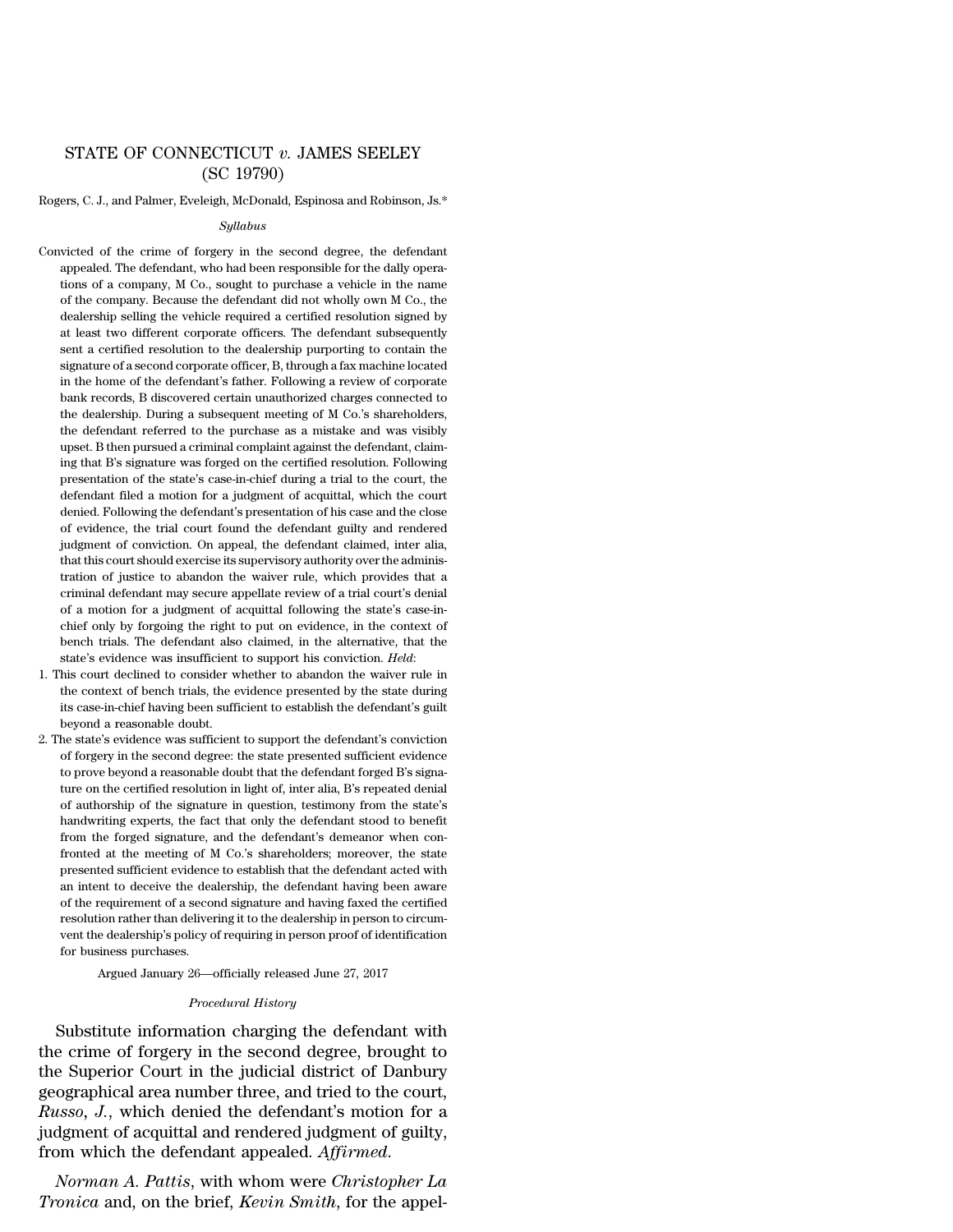lant (defendant).

*Matthew A. Weiner*, assistant state's attorney, with whom were *Deborah P. Mabbett*, senior assistant state's attorney, and, on the brief, *Stephen J. Sedensky III*, state's attorney, for the appellee (state).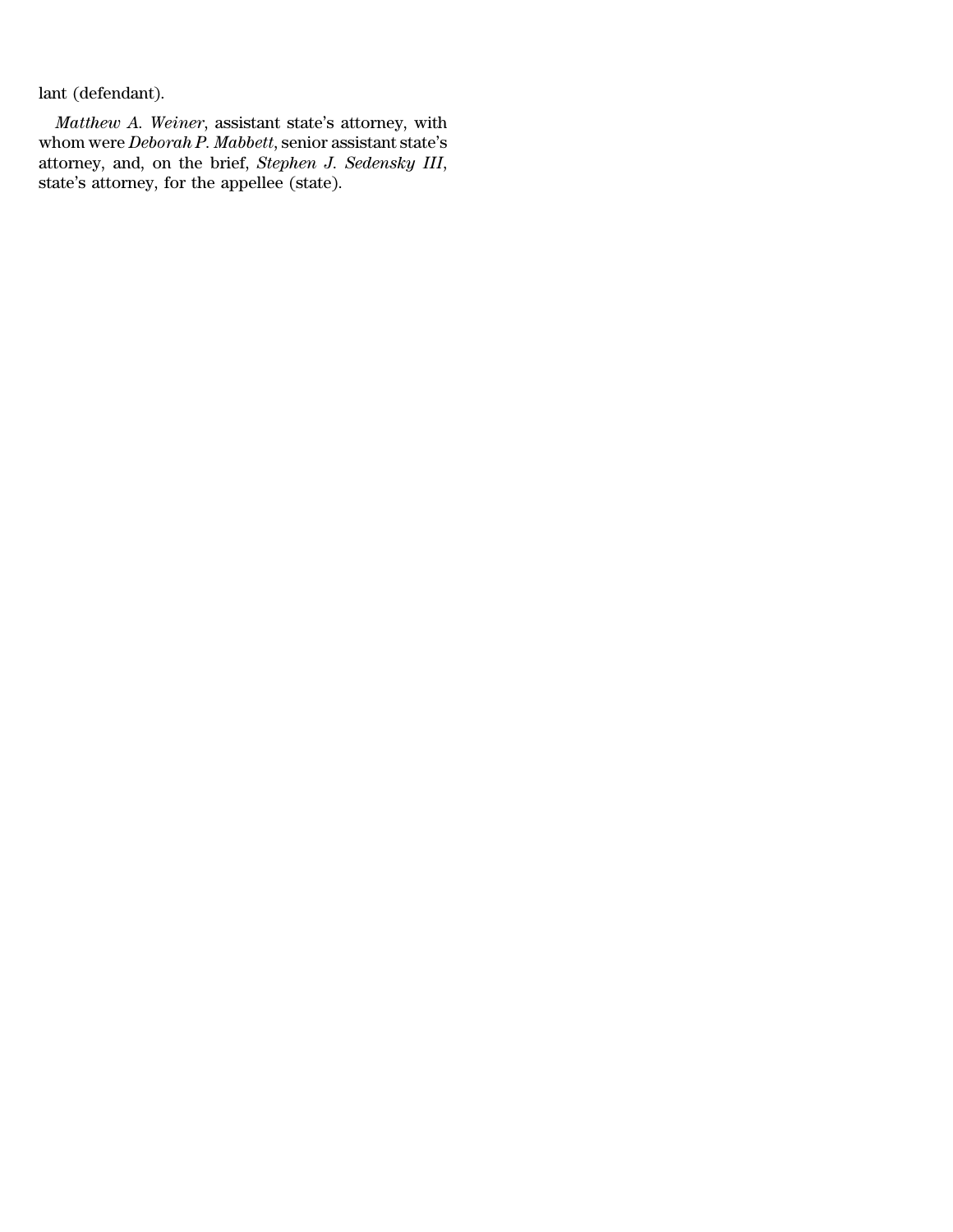#### *Opinion*

ROBINSON, J. The principal issue in this appeal is whether, in a trial to the court, the state presented sufficient evidence in its case-in-chief to support the conviction of the defendant, James Seeley, of forgery in the second degree in violation of General Statutes  $\S$  53a-139 (a)  $(1)^1$  in connection with a document created to facilitate the purchase of a vehicle on behalf of a corporation.<sup>2</sup> In challenging the sufficiency of the evidence presented, the defendant claims that we should exercise our supervisory authority over the administration of justice to abandon the waiver rule<sup>3</sup> in the context of court trials, and review the trial court's denial of his motion for judgment of acquittal following the state's case-in-chief, despite the fact that he elected to introduce evidence of his own. We need not reach the defendant's claim regarding the waiver rule because we conclude that there was sufficient evidence in the state's case-in-chief to support the defendant's conviction. Accordingly, we affirm the judgment of the trial court.

The record reveals the following relevant facts and procedural history. In 2009, the defendant and Joshua Bennett formed a company, Miller & Stone, Inc., for the purpose of manufacturing and selling dietary supplements. By May, 2010, the shareholders of Miller & Stone, Inc., were the defendant, Bennett, Sandra Scott, E. Duane Meyer, and Sean Macpherson. The defendant ran the daily operations of Miller & Stone, Inc., while Bennett developed and designed its products. Although the other shareholders did not actively participate in management, their consent was required prior to any substantial expenditure of funds. Despite the efforts of the defendant and Bennett, Miller & Stone, Inc., never became profitable and was valued at less than \$100,000.

In June, 2010, the defendant went to BMW of Ridgefield (dealership) to purchase a vehicle in the name of Miller & Stone, Inc. In order to do so, the defendant was required to submit his driver's license and numerous documents to the dealership, including a ''Certified Resolution for Business Entity'' (certified resolution), which is the document at issue in the present case. Because the defendant sought to purchase a vehicle in the name of Miller & Stone, Inc., a company he did not wholly own, the dealership required a certified resolution signed by at least two different corporate officers. Generally, the dealership required the parties signing a certified resolution to provide identification upon submission. The certified resolution in the present case, however, was sent through a fax machine located at the home of the defendant's father, Ian Seeley, and the dealership did not subsequently request identification. On June 28, 2010, the defendant completed the sale in the name of Miller & Stone, Inc., and took possession of a BMW M6 automobile (automobile).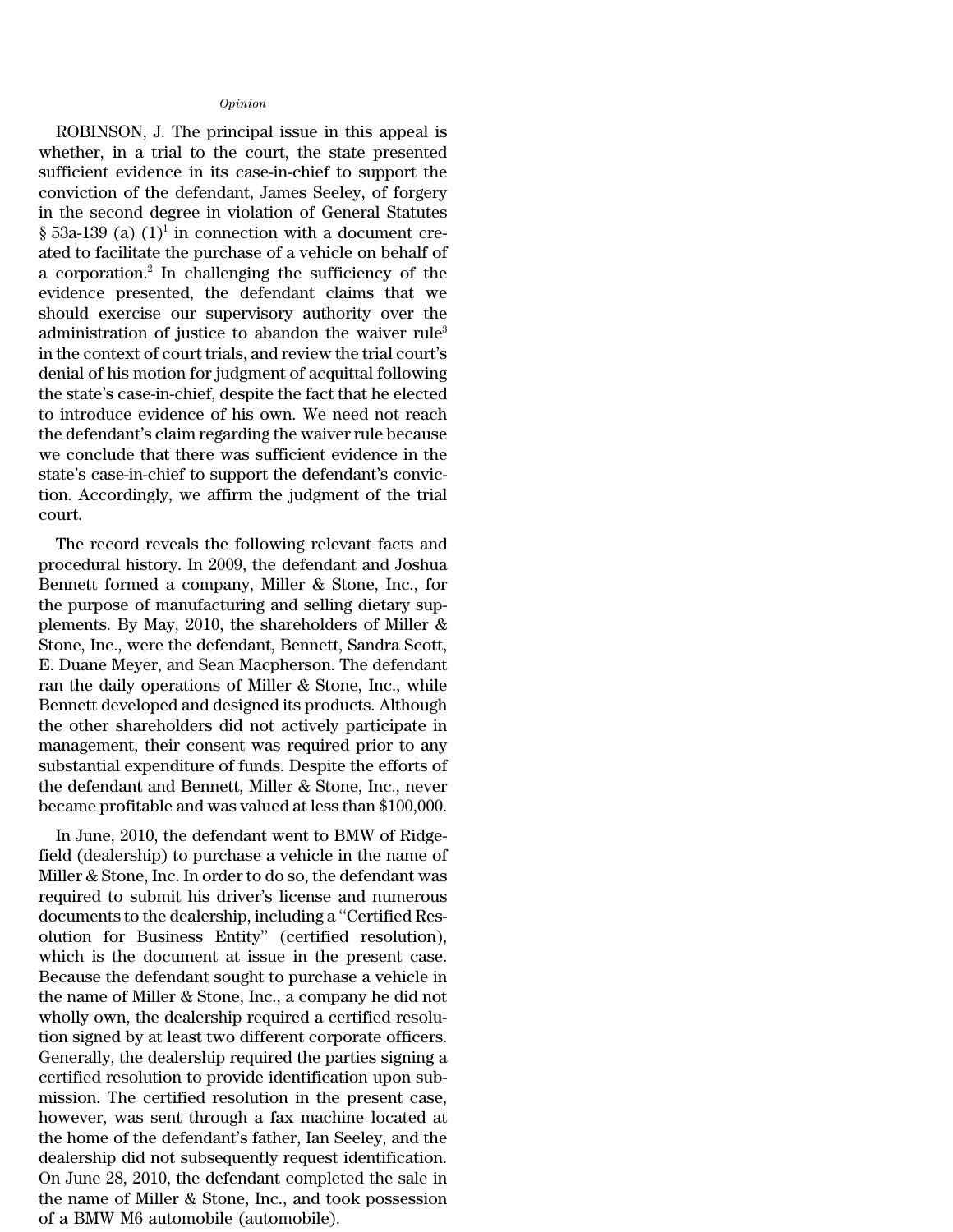Shortly thereafter, Bennett began receiving calls from customers who were interested in products from Miller & Stone, Inc., but who complained that the defendant was not following through on orders. A subsequent review of corporate bank records, which previously had been sent to the defendant's home, revealed certain unauthorized charges and checks sent to the dealership. After seeing these expenditures, Bennett and Sandra Scott's husband, Andrew Scott, drove to the dealership, where they discovered that the automobile had been purchased in the name of Miller & Stone, Inc. They informed the dealership that the purchase was unauthorized.

Bennett, Andrew Scott, Macpherson, Meyer, and the defendant subsequently met to discuss the unauthorized expenditures. During this meeting, the defendant was "[v]ery upset," "crying," and "apologetic," and referred to the purchase of the automobile as ''a mistake . . . .'' The defendant was told that he needed either to return the automobile or list himself on the title. The defendant agreed and, on the following day, returned the automobile to the dealership. The automobile was subsequently resold at auction for \$18,000 less than the amount owed by Miller & Stone, Inc., on the loan.

In early 2011, Bennett met with George Bryce, a detective with the Bethel Police Department, to review potential evidence in connection with the defendant's purchase of the automobile in the name of Miller & Stone, Inc. Convinced that one of the three signatures that appeared on the certified resolution purported to be but was not actually his, Bennett pursued a criminal complaint.

The state charged the defendant with forgery in the second degree in violation of  $\S$  53a-139 (a) (1). The case was subsequently tried to the court, *Russo, J.* Following the presentation of the state's case-in-chief, the defendant filed a motion seeking a judgment of acquittal, which was denied. Following the presentation of evidence by the defendant, the court found the defendant guilty as charged. The court subsequently rendered a corresponding judgment of conviction and sentenced the defendant to five years incarceration, execution suspended, and three years probation with special conditions. This appeal followed.

On appeal, the defendant asks us to exercise our supervisory powers over the administration of justice to hold the waiver rule inapplicable to court trials, and to consider his claim that the trial court improperly denied his motion for judgment of acquittal at the close of the state's case-in-chief. In the alternative, the defendant claims that the evidence, considered in its entirety, was insufficient to find him guilty of forgery in the second degree. Additional relevant facts and procedural history will be set forth as necessary.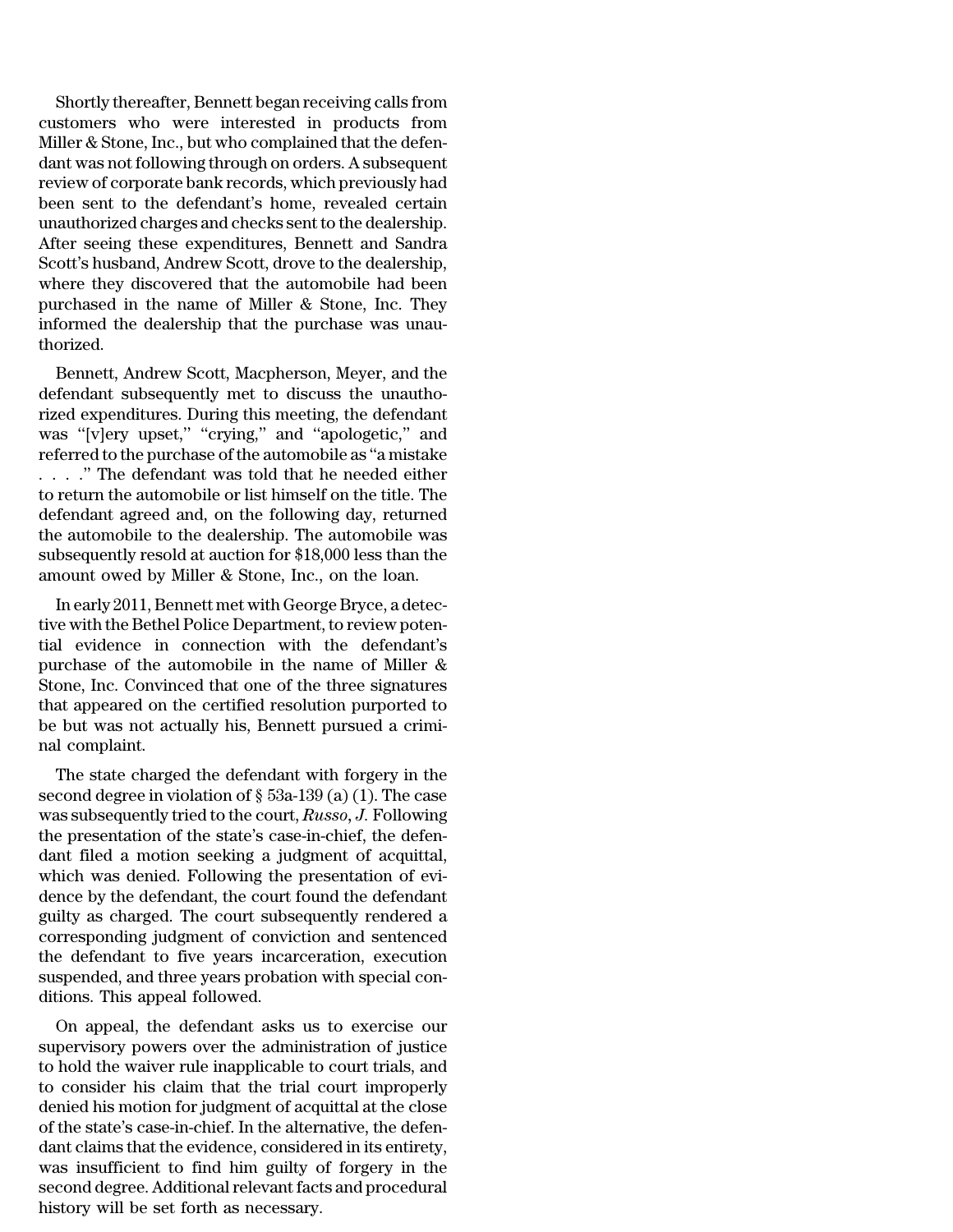We initially address the defendant's request that we abandon the waiver rule in the context of court trials.<sup>4</sup> ''The so-called waiver rule provides that, when a motion for [a judgment of] acquittal at the close of the state's case is denied, a defendant may not secure appellate review of the trial court's ruling without [forgoing] the right to put on evidence in his or her own behalf. The defendant's sole remedy is to remain silent and, if convicted, to seek reversal of the conviction because of insufficiency of the state's evidence. If the defendant elects to introduce evidence, the appellate review encompasses the evidence in toto.'' (Internal quotation marks omitted.) *State* v. *Perkins*, 271 Conn. 218, 220, 856 A.2d 917 (2004); see also *State* v. *Papandrea*, 302 Conn. 340, 350 and n.5, 26 A.3d 75 (2011); *State* v. *Rutan*, 194 Conn. 438, 440, 479 A.2d 1209 (1984).

We need not, however, presently consider abandoning the waiver rule in the context of court trials because, ''[b]ased on a review of the state's evidence only, the state ha[s] proven beyond a reasonable doubt that the defendant was guilty of [the crime charged]. On its merits, the defendant's claim is a challenge to the sufficiency of the evidence at the end of the state's case. Our review of the state's evidence is limited to . . . whether [a finder of fact] could have reasonably concluded, upon the facts established and the inferences reasonably drawn therefrom, that the cumulative effect of the evidence established guilt beyond a reasonable doubt.'' (Internal quotation marks omitted.) *State* v. *Calonico*, 256 Conn. 135, 139–40, 770 A.2d 454 (2001); see also *State* v. *Perkins*, supra, 271 Conn. 230 and n.12. Accordingly, we leave for another day the issue of whether we should abandon the waiver rule in the context of court trials.

# II

We turn next to the defendant's claims regarding the sufficiency of the state's evidence. The defendant claims that the evidence was insufficient to support a conviction of forgery in the second degree for two reasons. First, he contends that the state failed to present evidence from which a fact finder reasonably could have concluded that the defendant forged the signature, namely, because the handwriting evidence was inconclusive and did not establish beyond a reasonable doubt that the defendant committed a forgery. Second, he claims that the state presented insufficient evidence from which a fact finder could have concluded that the defendant forged with intent to deceive. We address each of these claims in turn.

''The standard of review [that] we [ordinarily] apply to a claim of insufficient evidence is well established. In reviewing the sufficiency of the evidence to support a criminal conviction we apply a two-part test. First,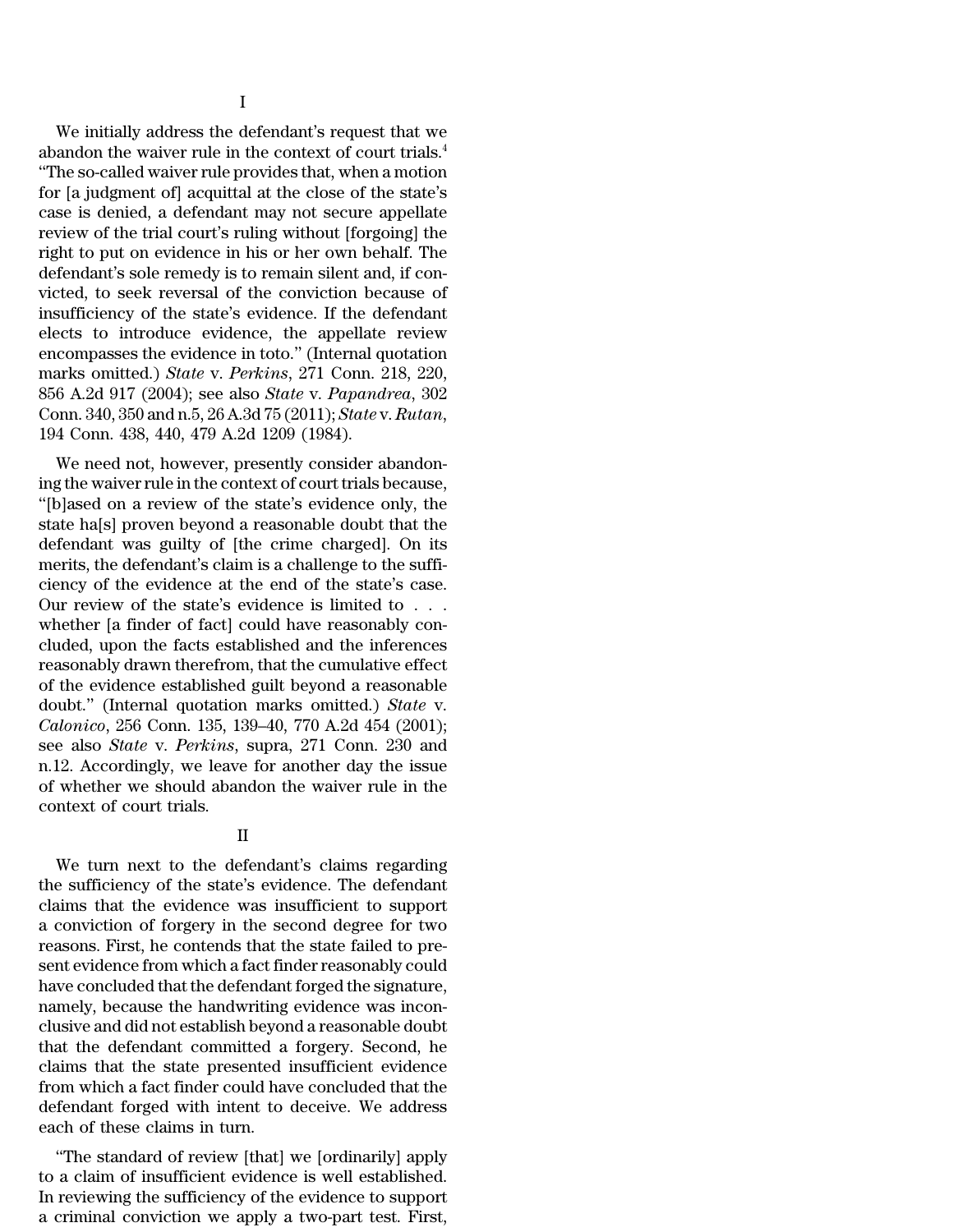we construe the evidence in the light most favorable to sustaining the verdict. Second, we determine whether upon the facts so construed and the inferences reasonably drawn therefrom the [finder of fact] reasonably could have concluded that the cumulative force of the evidence established guilt beyond a reasonable doubt. . . . In evaluating evidence, the trier of fact is not required to accept as dispositive those inferences that are consistent with the defendant's innocence. . . . The trier may draw whatever inferences from the evidence or facts established by the evidence it deems to be reasonable and logical. . . . This does not require that each subordinate conclusion established by or inferred from the evidence, or even from other inferences, be proved beyond a reasonable doubt . . . because this court has held that a [fact finder's] factual inferences that support a guilty verdict need only be reasonable. . . .

''[A]s we have often noted, proof beyond a reasonable doubt does not mean proof beyond all possible doubt . . . nor does proof beyond a reasonable doubt require acceptance of every hypothesis of innocence posed by the defendant that, had it been found credible by the trier, would have resulted in an acquittal. . . . [I]n [our] process of review, it does not diminish the probative force of the evidence that it consists, in whole or in part, of evidence that is circumstantial rather than direct. . . . It is not one fact . . . but the cumulative impact of a multitude of facts [that] establishes guilt in a case involving substantial circumstantial evidence.'' (Internal quotation marks omitted.) *State* v. *Taylor*, 306 Conn. 426, 431–32, 50 A.3d 862 (2012); cf. *State* v. *Balbuena*, 168 Conn. App. 194, 199, 144 A.3d 540 (standard of appellate review applicable to denial of motion for judgment of acquittal), cert. denied, 323 Conn. 936, 151 A.3d 384 (2016).

To establish that a person is guilty of forgery in the second degree in violation of § 53a-139 (a), the state must prove that the defendant (1) forged a written instrument or issues or possesses a forged instrument knowing it to be forged, and (2) did so with the intent to deceive another. See, e.g., *State* v. *DeCaro*, 252 Conn. 229, 240–41, 745 A.2d 900 (2000); *State* v. *Etienne*, 103 Conn. App. 544, 558, 930 A.2d 726 (2007); *State* v. *Henderson*, 47 Conn. App. 542, 551, 706 A.2d 480, cert. denied, 244 Conn. 908, 713 A.2d 829 (1998).

# A

We begin with the defendant's claim that the evidence was insufficient with respect to the act element of forgery in the second degree, namely, that he forged a written instrument or ''possesse[d] any written instrument which he knows to be forged . . . .'' General Statutes § 53a-139 (a). The defendant contends that the state's evidence with respect to this element was inconclusive, at best, in that (1) the sum of the two experts' testimony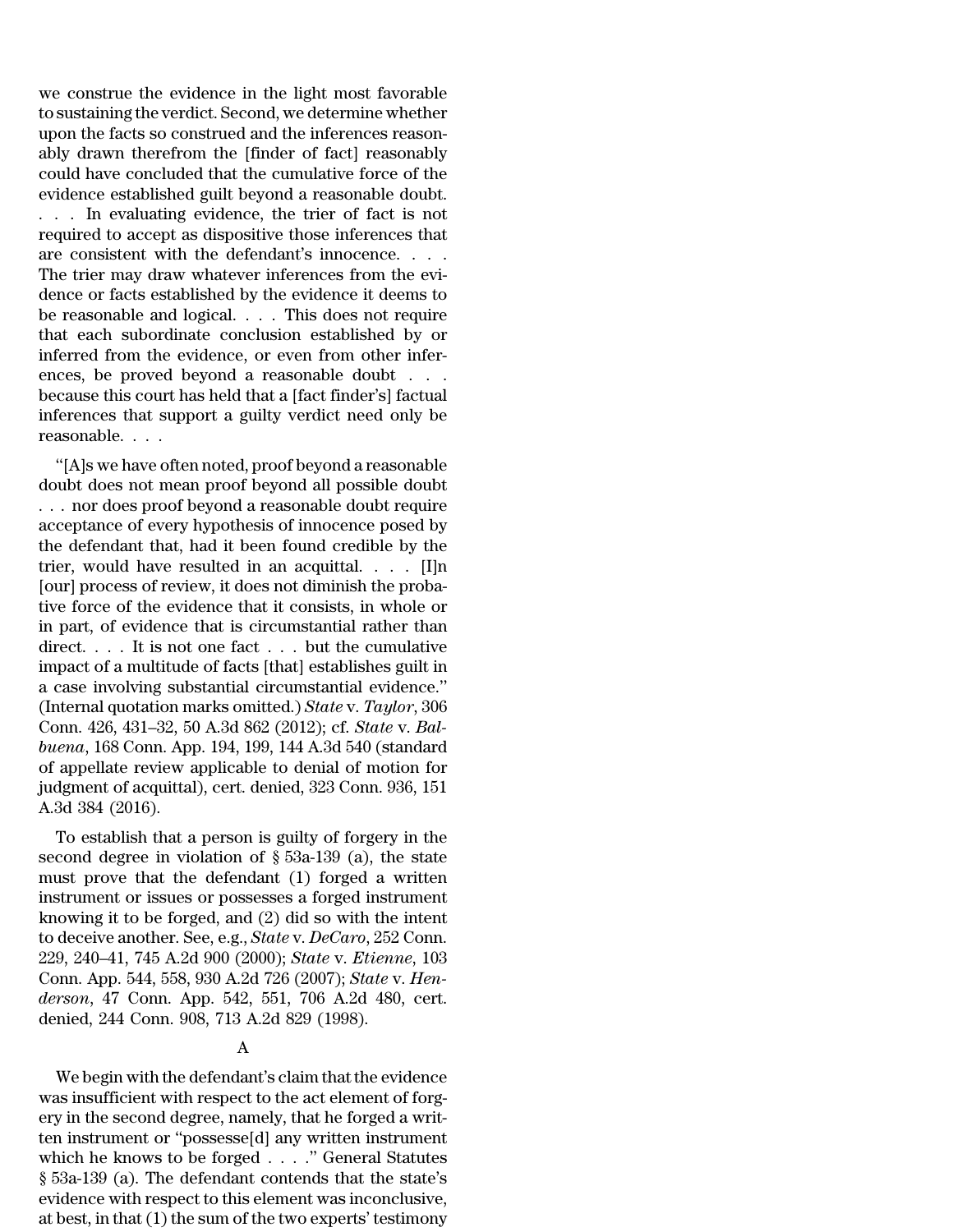cannot be said to have reasonably contributed to a finding of guilt,  $(2)$  Bennett's testimony was purely speculative, and (3) the employees of the dealership could not testify about how the documents had been prepared or signed, rendering their testimony inconclusive as to his guilt. In response, the state contends that the fact finder reasonably could have concluded that Bennett's signature was forged in light of the testimony from Bennett, Bryce, and the state's two handwriting experts. The state also claims that the fact finder reasonably could have concluded that it was the defendant who forged Bennett's signature. We agree with the state and conclude that there was sufficient evidence to prove beyond a reasonable doubt that the defendant forged Bennett's signature on the certified resolution.

First, the fact finder reasonably could have concluded that the third signature on the certified resolution that purported to belong to Bennett was forged in light of the testimony from Bennett, Bryce, and the state's handwriting experts. During Bennett's testimony, he categorically denied that the third signature was his. Specifically, although Bennett conceded that it was possible that two of the signatures on the certified resolution were his because he often signed documents forthe defendant under a time constraint without first reading them, when asked, Bennett repeatedly denied authorship of the third signature on the certified resolution. In its decision, the trial court credited Bennett as remaining consistent, with a demeanor that was emphatic when he stated that the signature under personal guarantor was not his and that he did not remember signing it.

Second, Bryce, the lead police investigator with respect to the allegations against the defendant, testified. During the investigation, Bryce called Bennett to ask him about the certified resolution that contained his purported signatures. Bryce testified that Bennett stated that''he did notrecall ever signing any paperwork putting that purchase on the company.'' As to that conversation, Bryce testified that he ''believe[d] that [Bennett] did not knowingly have anything to do with the purchase of the [automobile] in the company's name.'' Further, Bryce met with Bennett and showed him the signatures on the certified resolution. Although Bennett did not recall providing any of the signatures, he specifically pointed to the third signature and stated that it definitely was not his.

Third, the state's two handwriting experts testified that the third signature on the document did not match the handwriting provided on Bennett's exemplars. The first expert, Greg Kettering, reviewed the signatures contained in the certified resolution. He did so by comparing the signatures to handwriting exemplars provided by Bennett. When examining the faxed copy, Kettering was unable to determine whether the third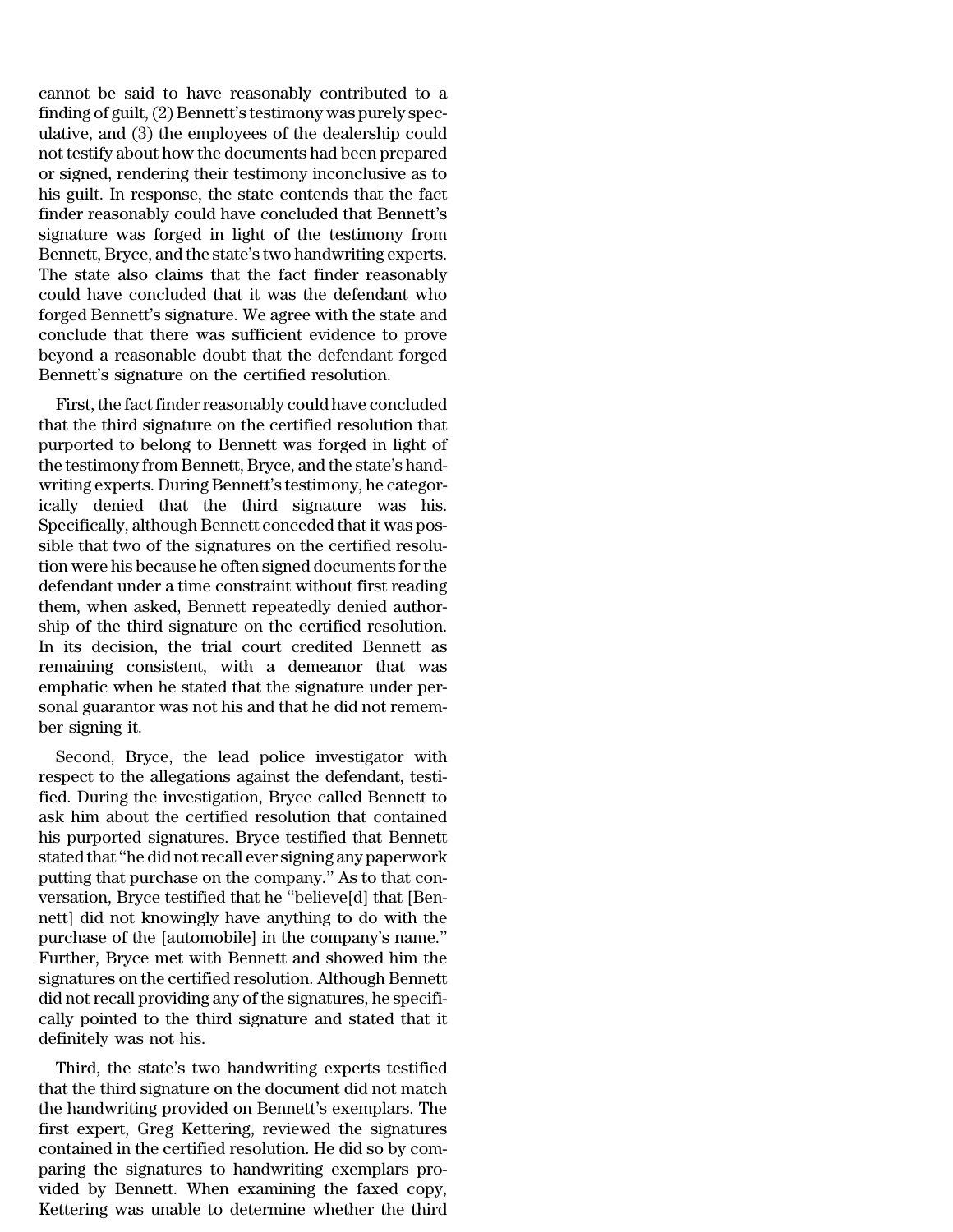signature belonged to Bennett because it had been rendered illegible by the fax process. Once granted access to the original document, Kettering concluded, however, that the first two signatures shared a common authorship, but the third signature did not share a common authorship with the other two signatures. He also determined that the third signature did not share a common authorship with Bennett's exemplars, whereas the first two did. Finally, Lisa Ragaza, a forensic examiner responsible for the technical review of Kettering's work, reached the same conclusions as had Kettering.

On review, we defer to the fact finder's assessment of a witness' character and demeanor. See, e.g., *State* v. *Trine*, 236 Conn. 216, 227, 673 A.2d 1098 (1996). Here, the trial court, sitting as the finder of fact, credited the emphatic and consistent nature of Bennett's testimony that the third signature was not his. Accordingly, from these facts, the trial court reasonably found that, with respect to the question of authenticity of Bennett's signature, the state had ''easily carried its burden of proving beyond a reasonable doubt that someone other than . . . Bennett affixed the name Josh Bennett to the bottom of the [document].''

An ample amount of circumstantial evidence also supported the trial court's finding that it was the defendant who had forged Bennett's signature, namely, testimony provided by Bennett, Katherine Ann Boehn and Cynthia Cardinal-Palanzo, employees of the dealership, and Ian Seeley. ''When evaluating the sufficiency of the evidence, [t]here is no distinction between direct and circumstantial evidence so far as probative force is concerned . . . . Indeed, [c]ircumstantial evidence . . . may be more certain, satisfying and persuasive than direct evidence. . . . Therefore, the probative force of the evidence is not diminished because it consists, in whole or in part, of circumstantial evidence rather than direct evidence.'' (Citation omitted; internal quotation marks omitted.) *State* v. *Balbuena*, supra, 168 Conn. App. 200; see, e.g., *State* v. *Jackson*, 257 Conn. 198, 206, 777 A.2d 591 (2001). First, the defendant drove the automobile and was listed as the designated driver of the automobile on the document at issue. Thus, it was only the defendant who stood to benefit from the forged signature. Also, Bennett testified about the meeting at which the defendant was confronted about the unauthorized purchase of the automobile. Bennett described the defendant, as ''upset,'' ''crying,'' and ''apologetic,'' during this meeting and testified that the defendant referred to the purchase as a ''mistake . . . .'' From this, the fact finder reasonably could have inferred a consciousness of guilt and concluded that the defendant was responsible for the forgery. Second, Boehn and Cardinal-Palanzo testified that a second signature on the certified resolution was necessary to complete the purchase transaction so that the defendant could purchase a vehicle. They also noted the dealer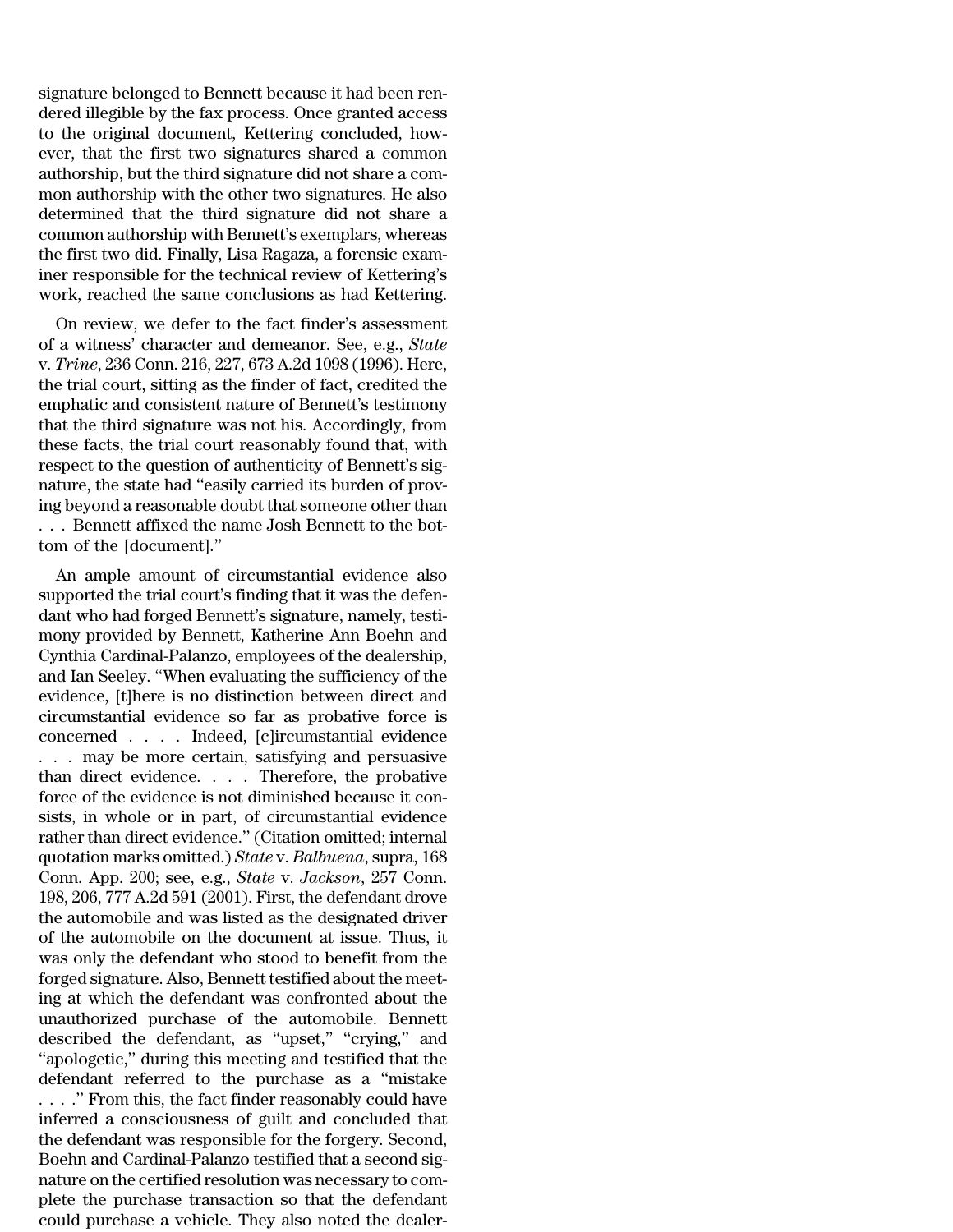ship's policy of alerting a customer to missing signatures on its documents, from which the trial court reasonably could have inferred that the defendant was aware that a second signature was needed on the documents to complete the purchase. Third, Ian Seeley testified that the fax number on the certified resolution faxed to the dealership matched the fax number from the machine at his home, a location at which the defendant frequently worked. Viewing this circumstantial evidence in the light most favorable to sustaining the court's finding of guilt; see, e.g., *State* v. *Taylor*, supra, 306 Conn. 432; we conclude that the fact finder reasonably could have inferred that it was the defendant who had forged Bennett's signature on the certified resolution, which he faxed to the dealership.

### B

Having determined that the trial court reasonably could have found beyond a reasonable doubt that the defendant had forged the signature on the certified resolution, we turn to the defendant's claim with respect to the second element, namely, that the state failed to prove beyond a reasonable doubt that he forged Bennett's signature *with the intent to deceive*. Distinguishing *State* v. *Dickman*, 119 Conn. App. 581, 989 A.2d 613, cert. denied, 295 Conn. 923, 991 A.2d 569 (2010), the defendant claims that that the record does not contain sufficient evidence to allow the finder of fact to infer the requisite specific intent to sustain a conviction of forgery in the second degree. In response, the state contends that the fact finder reasonably could have found that the defendant acted with the intent to deceive the dealership in forging Bennett's name. Additionally, the state contends that *Dickman* supports the trial court's ruling. We agree with the state and conclude that the trial court reasonably could have concluded that, in forging Bennett's signature, the defendant acted with the intent to deceive the dealership into believing that more than one member of Miller & Stone, Inc., had consented to his purchase of the automobile.

''As we frequently have observed, [i]ntent is generally proven by circumstantial evidence because direct evidence of the accused's state of mind is rarely available. . . . Therefore, intent is often inferred from conduct . . . and from the cumulative effect of the circumstantial evidence and the rational inferences drawn therefrom.'' (Internal quotation marks omitted.) *State* v. *Nash*, 316 Conn. 651, 672, 114 A.3d 128 (2015).

The record reveals ample circumstantial evidence to support the fact finder's conclusion that, by forging Bennett's name on the certified resolution, the defendant intended the dealership, as the recipient of the form, to believe that Bennett had, in fact, signed the form. First, Boehn testified that it was company policy that two signatures were required to make a purchase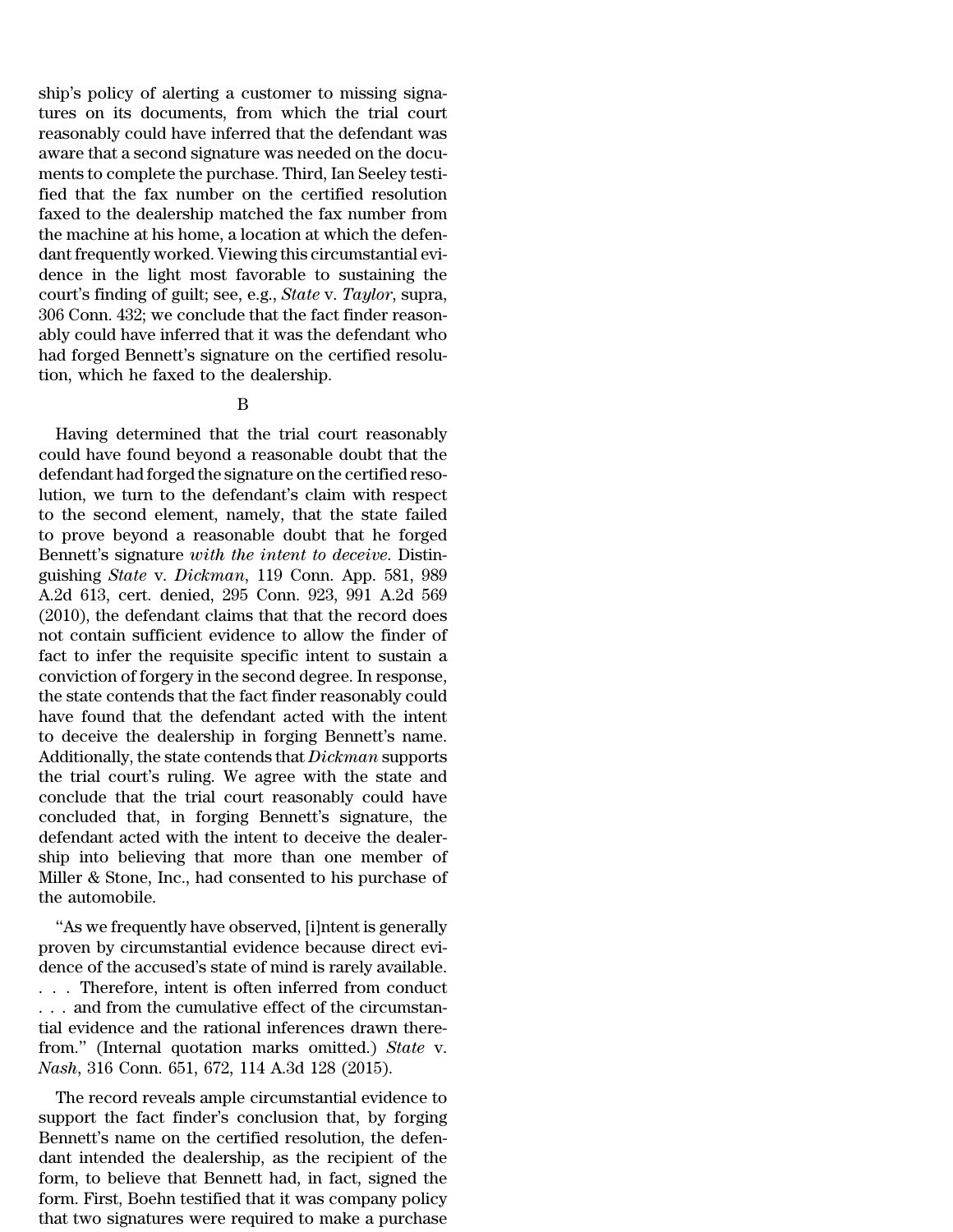in the name of a company when an individual does not own 100 percent of the shares. From this, the fact finder reasonably could have inferred that the defendant was aware that a signature from another officer from Miller & Stone, Inc., was required in order to complete the purchase of the automobile. Thus, his forgery of the certified resolution was done with the intent to deceive the dealership into believing that a second officer had authorized the purchase of the automobile on behalf of Miller & Stone, Inc.

We find *State* v. *Dickman*, supra, 119 Conn. App. 588, instructive on this point. In that case, the defendant, Priscilla C. Dickman, was charged with, inter alia, forgery in the third degree in violation of General Statutes  $\S$  53a-140<sup>5</sup> in connection with altered documents that were submitted to an insurance company with respect to a claim filed on behalf of her brother-in-law, for whom her husband had been appointed conservator. Id., 582–84. Dickman attempted to obtain information about her brother-in-law's insurance claim following an accident in which he was struck by a motor vehicle. Id., 583. After the insurance company refused to release information, Dickman faxed the insurance company a probate form, which she later admitted that she had altered by adding her name as a fiduciary and conservator. Id., 583–84, 587. When that form was insufficient, Dickman sent a letter of designation purporting to have been signed by her brother-in-law, authorizing her and her husband to handle his claim with the insurance company. Id., 584. Dickman then presented the insurance company with false information regarding her brother-in-law's injuries and treatments, causing the insurance company to believe it had been presented with a false claim and to pursue criminal proceedings, in which Dickman was subsequently convicted of one count of forgery in the third degree. Id., 584–85.

On appeal, Dickman conceded that she had altered the probate document sent to the insurance company, but claimed that there was insufficient evidence that she had done so with the intent to deceive or defraud. Id., 587. The Appellate Court concluded, however, that there was sufficient evidence to support the jury's finding that Dickman had intended to deceive the insurance company. Id., 588–89. The Appellate Court emphasized that Dickman sent an altered probate form listing herself as her brother-in-law's conservator only after learning that a representative of the insurance company, consistent with corporate policy, would not speak to her unless authorized by the brother-in-law. Id. From this fact, the Appellate Court determined that the ''jury reasonably could have concluded that [Dickman] sent the altered probate form to [the insurance company] to circumvent its policy of speaking only to third parties authorized to speak on behalf of claimants.'' Id., 589. The Appellate Court stated further that the jury "reasonably could have inferred that [Dickman] intended [the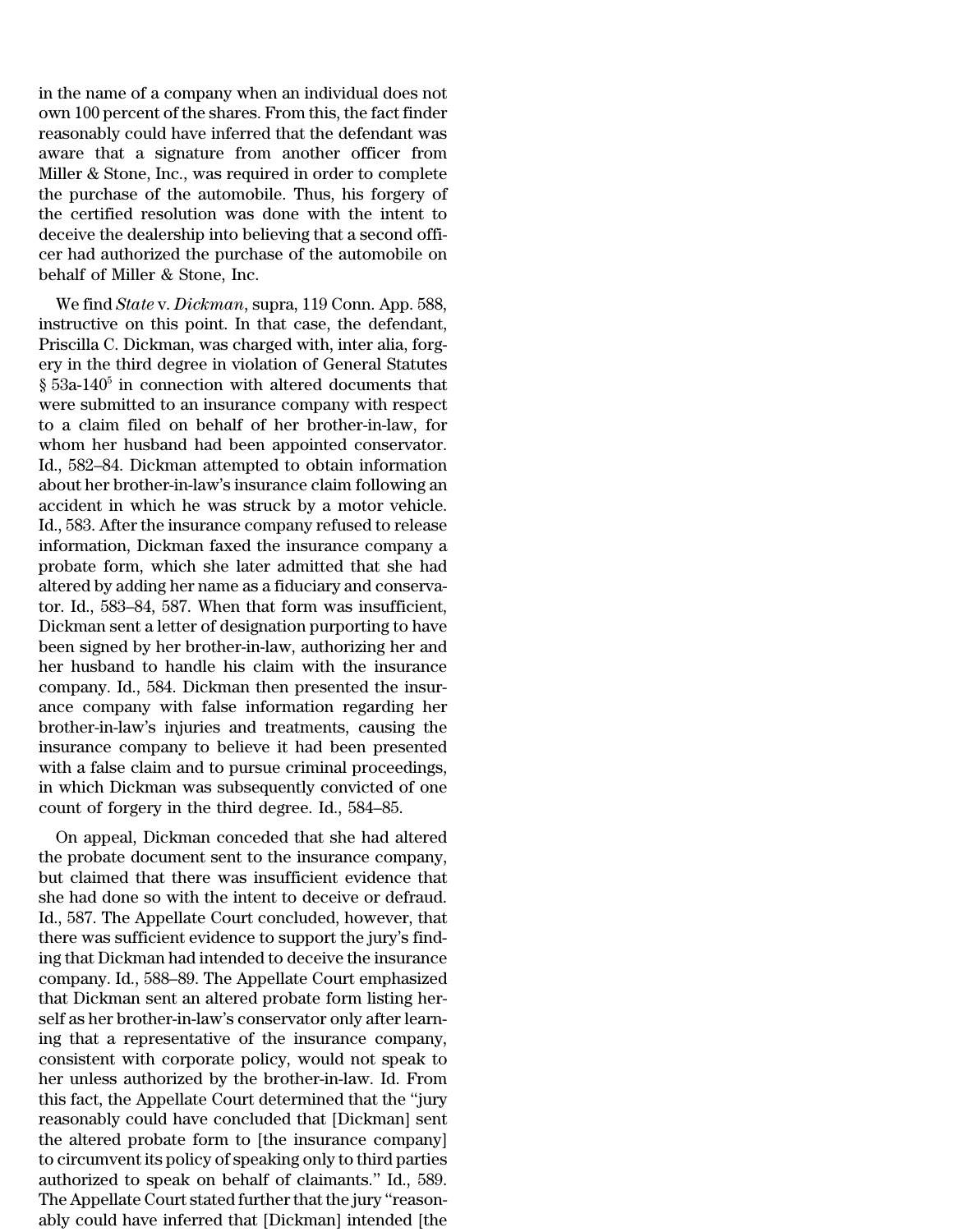insurance company] to believe that she was [her brother-in-law's] conservator, and, thus, an [insurance] representative could discuss his claim with her. Because [Dickman] was not [her brother-in-law's] conservator, the jury could have concluded, on the basis of the circumstantial evidence, that [Dickman] intended to deceive [the insurance company] by causing it to believe that she was [her brother-in-law's] conservator.'' Id.

Similar to *Dickman*, in the present case, the defendant acted only after being informed that, to purchase the automobile in the name of Miller & Stone, Inc., a second signature was required. Thus, as in *Dickman*, the fact finder in the present case reasonably could have concluded that the defendant forged Bennett's name and faxed the certified resolution to the dealership, rather than bringing it in in person, to circumvent the policy of requiring a second signature with identification for business purchases. The fact finder also reasonably could have inferred that the defendant intended the dealership to believe that Bennett, as an officer of Miller & Stone, Inc., authorized the purchase of the automobile so that the dealership would sell a vehicle to the defendant. Because the signature on the form was not Bennett's, the fact finder could have concluded, on the basis of the circumstantial evidence, that the defendant intended to deceive the dealership by causing it to believe that two separate officers from Miller & Stone, Inc., authorized the purchase of the automobile. Accordingly, we conclude that, considering only the evidence presented in the state's case-in-chief, the state presented sufficient evidence to support the defendant's conviction of forgery in the second degree beyond a reasonable doubt.

## The judgment is affirmed.

### In this opinion the other justices concurred.

\* This case originally was scheduled to be argued before a panel of this court consisting of Chief Justice Rogers and Justices Palmer, Eveleigh, McDonald, Espinosa and Robinson. Although Justice Palmer was not present at oral argument, he has read the briefs and appendices, and has listened to a recording of oral argument prior to participating in this decision.

<sup>1</sup> General Statutes § 53a-139 provides in relevant part: ''(a) A person is guilty of forgery in the second degree when, with intent to defraud, deceive or injure another, he falsely makes, completes or alters a written instrument or issues or possesses any written instrument which he knows to be forged, which is or purports to be, or which is calculated to become or represent if completed: (1) A deed, will, codicil, contract, assignment, commercial instrument or other instrument which does or may evidence, create, transfer, terminate or otherwise affect a legal right, interest, obligation or status . . . .''

 $2$ <sup>2</sup> The defendant appealed from the judgment of the trial court to the Appellate Court, and we transferred the appeal to this court pursuant to General Statutes § 51-199 (c) and Practice Book § 65-1.

<sup>3</sup> "The so-called waiver rule provides that, when a motion for [a judgment of] acquittal at the close of the state's case is denied, a defendant may not secure appellate review of the trial court's ruling without [forgoing] the right to put on evidence in his or her own behalf. The defendant's sole remedy is to remain silent and, if convicted, to seek reversal of the conviction because of insufficiency of the state's evidence. If the defendant elects to introduce evidence, the appellate review encompasses the evidence in toto.''